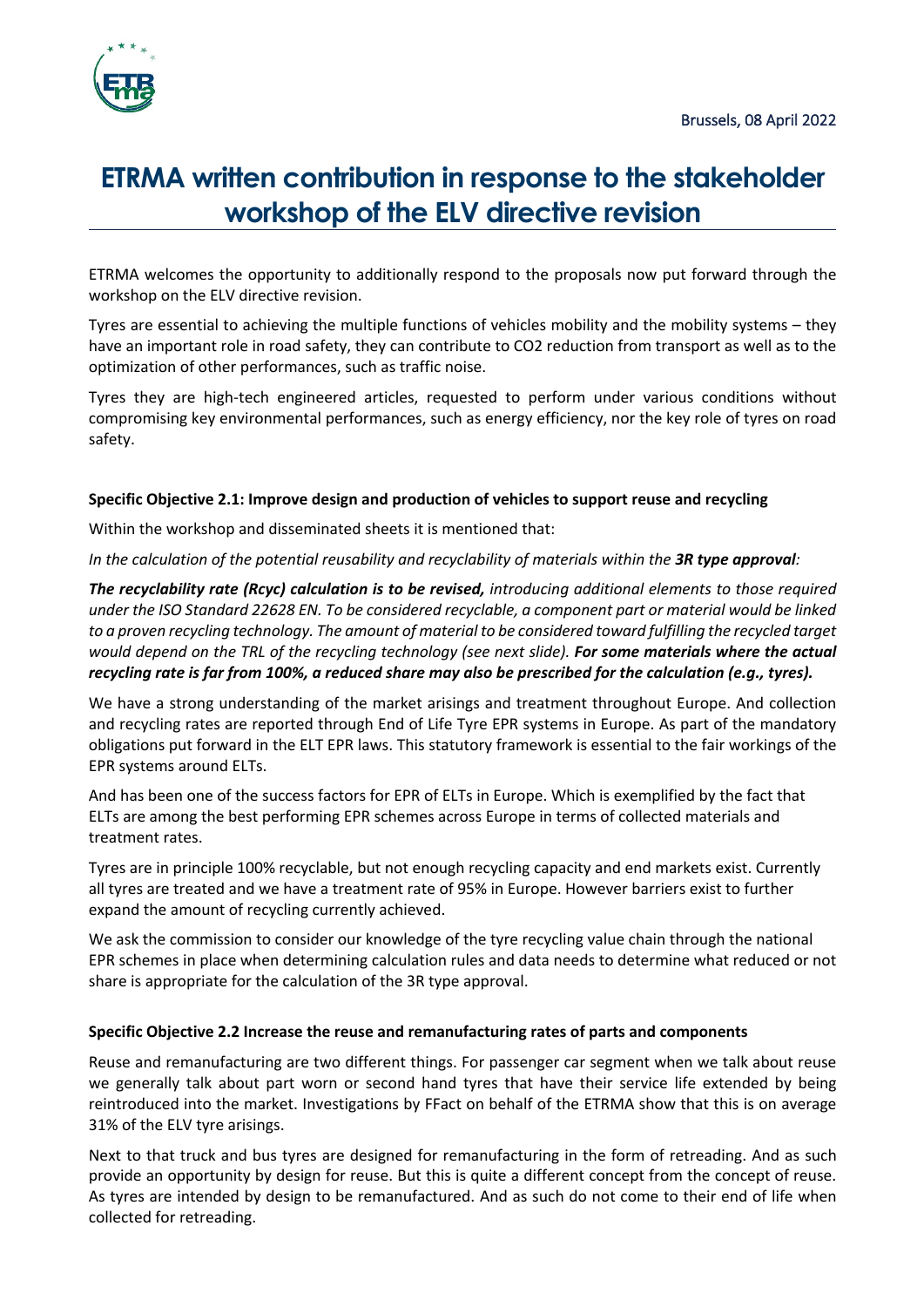

Apart from that truck and bus carcasses are inspected to rule out any safety concerns before they are deemed appropriate for retreading. Adding a validation step in terms of safety.

Retreading is deemed to be remanufacturing. But the current Waste Framework directive doesn't accurately reflect the retreading use case.

Retreaded tyres are not deemed to be at the end of their life but are in fact designed for multiple life times.

Retreading markets do not currently exist for passenger car tyres. And are related to truck and bus tyres.

For tyres (i.e. Truck and Bus) that are designed to be retreaded, it is possible to replace the tread with a new one while preserving the casing and avoiding it from being discarded, following a thorough safety assessment. Retreading is a *de facto* product's life extension for certain tyres and whose casings demonstrate performance for a new cycle of use if certain conditions are met. Retreading optimizes the use of raw materials and energy for production, while also reducing waste. What is more, certain tyre types and tyre carcasses are suitable for multiple retreading activities, i.e. several life extensions resulting in several additional hundreds of thousands of km with the same carcass.

For a large part, retreading relies on short economic circuits, that collect worn tyres from their distribution and maintenance, and has a strong local component, thereby sustaining the business of hundredss of SMEs. To exemplify these benefits, it is estimated that the production of a retreaded tyre uses 70% less new material and 80% less energy than manufacturing a new tyre. Further compared to a non-retreaded tyre, a retreaded one depending on the size and application could enable savings of about 70% natural resource extraction (ore, oil…), mainly because of the avoided consumption of steel casings, 29% land use, 24% CO2 emissions and 21% air pollution, as measured by particulate matter emissions<sup>1</sup>. Yearly, retreading a heavyduty vehicle tyre reduces approximately 160 kg of waste for each tyre retreaded twice and saves 104 kg raw materials, all whilst achieving CO2 savings.

Tyres for truck, bus, aircraft, off-road and earth moving machinery, as well as for agricultural vehicles are often designed to have more than one life through retreading and/or regrooving<sup>2</sup> process.

Tyre retreading is performed in accordance with strict technical regulations referenced also by the EU legislation, namely UNECE Regulation 108 (passenger cars) and UNECE Regulation 109 (commercial vehicles). These regulations specify the key requirements in the retreading process, lay down the requirements for approval of the retreading production unit and state which marks must be displayed on tyres.

In order to be granted and to maintain the approval mark under Regulations 108 and 109, the retreading plant is subjected to checks and it must have 0,01 % of the total annual production but, in any case not less than 2 and not necessarily more than 10 tyres tested for load and speed index. At the EU level, these norms are recognised by the EU 2019/2144. Retreaded tyres can be unequivocally identified through the respective type approval marking.

Given the specificities of the process to extend the life of the major parts of the tyre, the sector does not consider those processes as such neither *reuse nor repair* but *remanufacturing*.

In order to promote those practices in the Tyre sector, the following incentives have the potential to successfully support retreading services.

 $1$  EY report: the Socio Economic impact of truck tyre retreading in Europe, based on the results of the Life Cycle Assessment study: Comparison of Environmental Impacts different truck tyres scenarios conducted by Group Michelin in February 2016, certified ISO 14040:2006 and ISO 14044:2006 by Quantis. https://www.etrma.org/keytopics/circular-economy/

 $2$  Tyre manufacturers publish instructions regarding the patterns to follow when regrooving their tyres as well as the relevant recommended widths and permitted depths below the base of the original pattern. It is essential to ensure that the regrooving process does not expose the tyre casing, breakers or belts and that sufficient rubber is left for its protection SOURCE: Recommendations Edition, 30 April 2020 by ETRTO, The European Tyre and Rim Technical Organisation.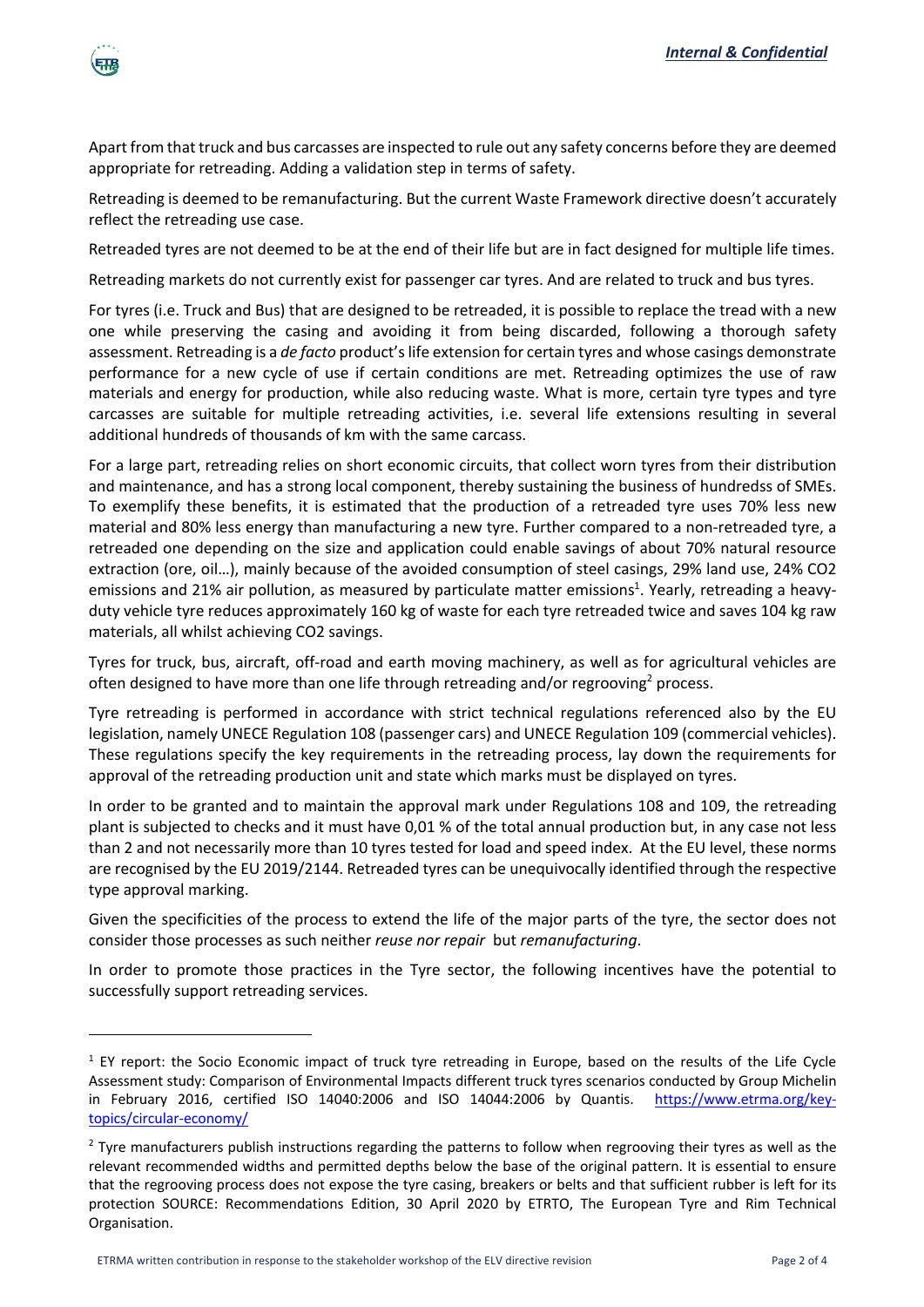- **Tax exemptions fiscal advantages** for business/professional such as bonuses and incentives to commercial fleets for tyres with A or B rolling resistance level, as well as for retreaded tyres for heavyduty vehicles, as done in the *De Minimis* programme in Germany<sup>3</sup>.
- **Incentives at points of sale and through green public procurement** for retreaded products and retreading services, as those would create congruity between the supply and the demand sides along with environmental and social objectives. [add reference to the French law on circular economy]

### **Specific objective 2.2e) Establish provisions to support the market of used spare parts**

Within the workshop and disseminated sheets it is mentioned that:

界限

*Introducing an obligation in the future legislation of ELVs that car repair shops must provide customers with an offer to repair a vehicle with used/remanufactured components alongside offers to repair the vehicle with new components.* 

*Introducing an obligation for insurance companies to offer car owners discounted policies if they agree that repairs are performed with reused/remanufactured parts when these are available.* 

Tyres are wear-parts. Once they are fitted on a vehicle they are supposed to be used until the they are worn down to the legal tread depth, which is defined by safety requirements. However, during this use phase and mainly for truck tyres, there are two situations in which tyres can be repaired (regrooving) or remanufactured (retreading), in order to extend their service life.

**The decision not to repair and replace or remanufacture a tyre is dictated by no other consideration but safety.** At the same time, a regulation is being defined in order to foster extension of the lifespan of tyres, in the framework of the tyre regulatory framework of UNECE.

Indeed, within the boundaries of the safety constraints, the tyre industry has been constantly working to improve tyre performances, notably through work on extension of tyre life.

#### **Specific objective 2.3 Increase the recycling rates of materials and components**

Currently material recycling rates for End of Life Tyres are at around 50%. It will be very difficult to set thresholds for recycling targets from the ELV directive perspective on End of Life tyres as this is only a small fraction (up to 10%) of the ELT arisings. The vast majority coming from the replacement market.

The recyclability of tyres depends on the end market applications and uses that are currently developed and are put under a heavy strain. Such as a potential end of the infill market due to the microplastics restriction. Which will end about 30% of the end use applications currently in place.

There are currently barriers in place that limit the applications, and current applications are under pressure. Also from a regulatory perspective. For example the upcoming microplastics restriction. Which when banning rubber granulates for artificial infill will ban 30% of current end use applications of rubber granulates.

Barriers that exist currently are the absence of Europe wide End of waste status and criteria. And the underdevelopment of rubber asphalt. A proven viable technological and economic option in for instance the US where this has been an established market for years. However the uptake in Europe has been very limited to non-existent to date.

Therefore, we need for the treatment of tyres different end market applications. One of which are tyre derived fuels used as co incineration in the cement industry. Where the steel fraction in tyres is attributed to material recycling targets as we present them as ETRMA. It is clear that without the current spectrum of ELT applications we are unable to treat ELT at the current rate of 95% across Europe.

<sup>3</sup> https://www.tyrepress.com/2017/06/7-vipal-treads-verified-for-german-government-incentive-programme/